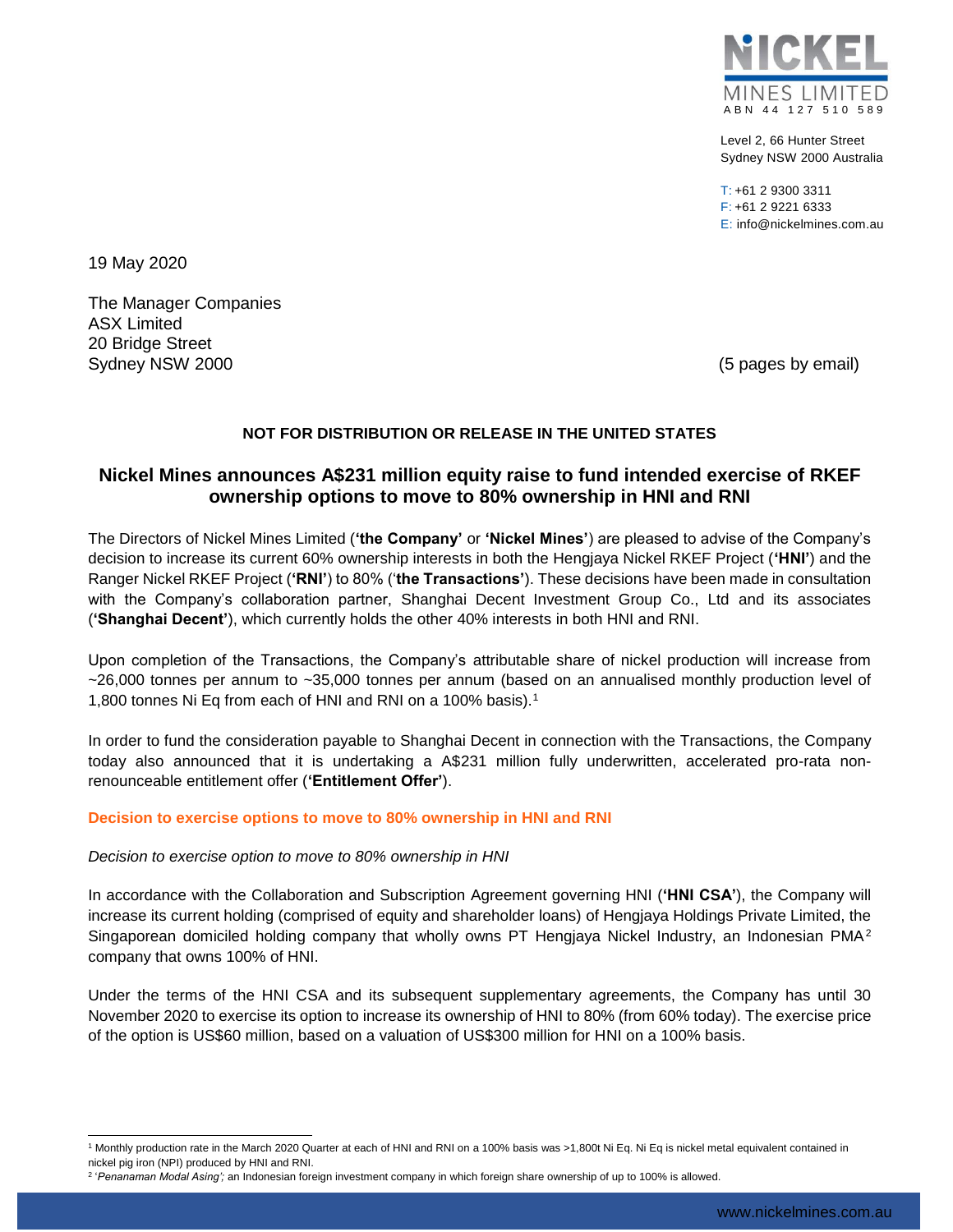In moving to an 80% interest in HNI, the Company's attributable share of nickel production, on an annualised basis, will increase from  $\sim$ 13,000 tonnes per annum to  $\sim$ 17,500 tonnes per annum.<sup>3</sup>

# *Decision to exercise option to move to 80% ownership in RNI*

In accordance with the Collaboration Agreement governing RNI (**'RNI CA'**), the Company will increase its current holding (comprised of equity and shareholder loans) of Ranger Investment Private Limited, the Singaporean domiciled holding company that wholly owns PT Ranger Nickel Industry, an Indonesian PMA<sup>2</sup> company that owns 100% of RNI.

Under the terms of the RNI CA and its subsequent supplementary agreements, the Company has until 30 November 2020 to exercise its option to increase its ownership of RNI to 80% (from 60% today). The exercise price of the option is US\$60 million, based on a valuation of US\$300 million for RNI on a 100% basis.

In moving to an 80% interest in RNI, the Company's attributable share of production, on an annualised basis, will increase from  $~13,000$  tonnes per annum to  $~17,500$  tonnes per annum.<sup>4</sup>

# *Consideration payable in connection with the Transactions*

The Transactions are subject to the approval of Nickel Mines' shareholders under ASX Listing Rules. A shareholder vote to approve the Transactions has been scheduled for the Company's Annual General Meeting on 29 May 2020. Based on shareholder votes cast to date and consultation with key shareholders, the Company is confident that shareholder approval is likely to be received.<sup>5</sup> If shareholder approval is received, the Company intends to then initiate the process to exercise the HNI and RNI acquisition options, targeting a 30 June 2020 completion.

The total cash consideration payable by Nickel Mines to Shanghai Decent in connection with the Transactions will be ~US\$150m (or ~A\$231 million<sup>6</sup>), comprising:

- US\$120 million exercise price for the options (US\$60m for each 20% interest in HNI and RNI); and
- ~US\$30 million representing compensation for Shanghai Decent's estimated share of undistributed retained earnings of the 20% interests in HNI and RNI being acquired by Nickel Mines.<sup>7</sup>

The cash consideration payable to Shanghai Decent in connection with the Transactions will be funded out of the Company's existing cash and the net proceeds of the Entitlement Offer.

# **Entitlement Offer overview**

Nickel Mines is undertaking a fully underwritten 1 for 3.6 entitlement offer to raise A\$231 million (equivalent to approximately US\$150 million<sup>8</sup>), comprising:

- An accelerated institutional entitlement offer ('**Institutional Entitlement Offer**'); and
- A retail entitlement offer ('**Retail Entitlement Offer**')

The Entitlement Offer will be conducted at A\$0.50 per New Share ('Offer Price'), representing a:

- 11.5% discount to the last traded price of A\$0.565 on Monday, 18 May 2020; and
- 9.2% discount to TERP of A\$0.55<sup>9</sup>

<sup>6</sup> Based on an AUD:USD exchange ratio of 0.6499.

l <sup>3</sup> Based on monthly production levels of 1,800t Ni Eq from HNI on a 100% basis.

<sup>4</sup> Based on monthly production levels of 1,800t Ni Eq from RNI on a 100% basis.

<sup>&</sup>lt;sup>5</sup> Investors should note that the indications of shareholders are not binding and are subject to change until the AGM.

<sup>&</sup>lt;sup>7</sup> Represents current estimate of Shanghai Decent's share of undistributed retained earnings for the 20% interests in HNI and RNI being acquired by Nickel Mines. Final retained earnings payout will depend on a range of factors including, but not limited to, the exchange rate, nickel price and the performance of HNI and RNI until the date the acquisition of the 20% interests of HNI and RNI is completed.

<sup>8</sup> Based on an AUD:USD exchange ratio of 0.6499.

<sup>9</sup> TERP is the theoretical ex-rights price at which New Shares should trade immediately after the ex-date for the Entitlement Offer. TERP is a theoretical calculation only and the actual price at which New Shares trade immediately after the ex-date for the Entitlement Offer will depend on many factors and may not equal TERP.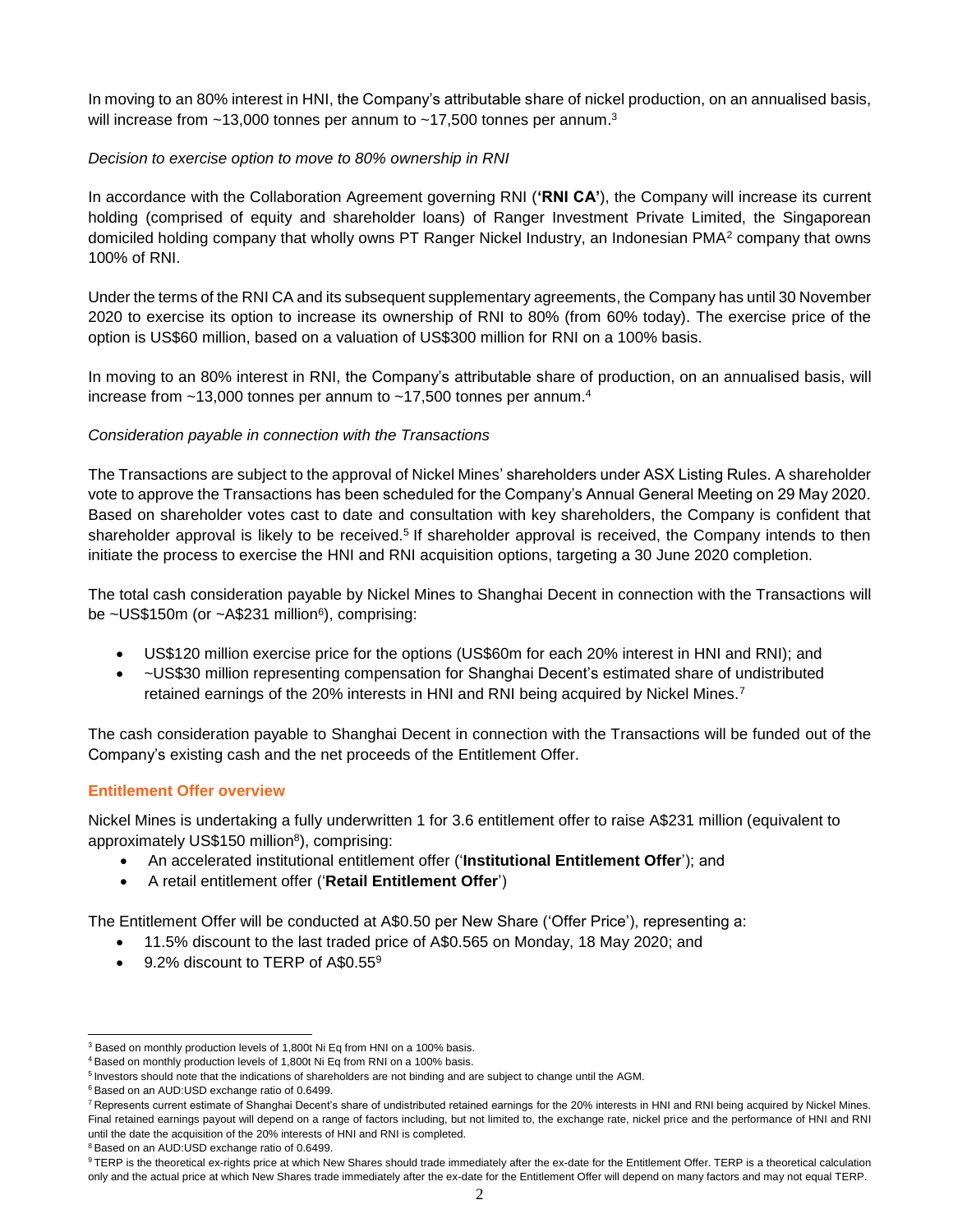The Entitlement Offer will result in approximately 463 million new shares being issued, representing approximately 28% of Nickel Mine's existing issued capital. New Shares issued will rank equally with existing Shares.

Of the Nickel Mines Directors who are eligible shareholders, Robert Neale, Justin Werner and Mark Lochtenberg have each confirmed their intention to participate in the Entitlement Offer.

The Entitlement Offer is non-renounceable and rights are not transferrable and will not be traded on the ASX or any other exchange.

Eligible shareholders who do not take up their entitlement under the Entitlement Offer in full or in part, will not receive any value in respect of those entitlements not taken up.

### **Institutional Entitlement Offer**

Eligible institutional shareholders will be invited to participate in the Institutional Entitlement Offer.

Under the Institutional Entitlement Offer, eligible institutional shareholders can choose to take up all, part or none of their Entitlement. Entitlements not taken up under the Institutional Entitlement Offer will be offered to eligible institutional investors at the Offer Price.

### **Retail Entitlement Offer**

Eligible retail shareholders with a registered address in Australia or New Zealand on the Record Date of 7.00pm (Sydney time), 21 May 2020, have the opportunity to invest in New Shares at the Offer Price, on the terms and conditions outlined in the Retail Offer Booklet to be sent to eligible retail shareholders on or around 26 May 2020.

Please note that shareholders with a registered address outside Australia or New Zealand on the Record Date are ineligible to participate in the Retail Entitlement Offer. Further details as to eligibility will be set out in the Retail Offer Booklet.

Under the Retail Entitlement Offer, eligible retail shareholders that take up their full entitlement may also apply for additional New Shares in excess of their Entitlement.

### **Indicative timetable of the Entitlement Offer**

The timetable below is indicative only and subject to change. Nickel Mines reserves the right to alter the dates at its full discretion and without prior notice, subject to the ASX listing rules and the Corporations Act 2001 (Cth).

The quotation of New Shares is subject to confirmation from the ASX.

All times below are based on Sydney, Australia time.

| <b>Event</b>                                       | Date (2020)            |
|----------------------------------------------------|------------------------|
| Trading halt and announcement of Entitlement Offer | Tuesday, 19 May 2020   |
| Institutional Entitlement Offer opens              | Tuesday, 19 May 2020   |
| Institutional Entitlement Offer closes             | Wednesday, 20 May 2020 |
| Trading halt lifted and Shares recommence trading  | Thursday, 21 May 2020  |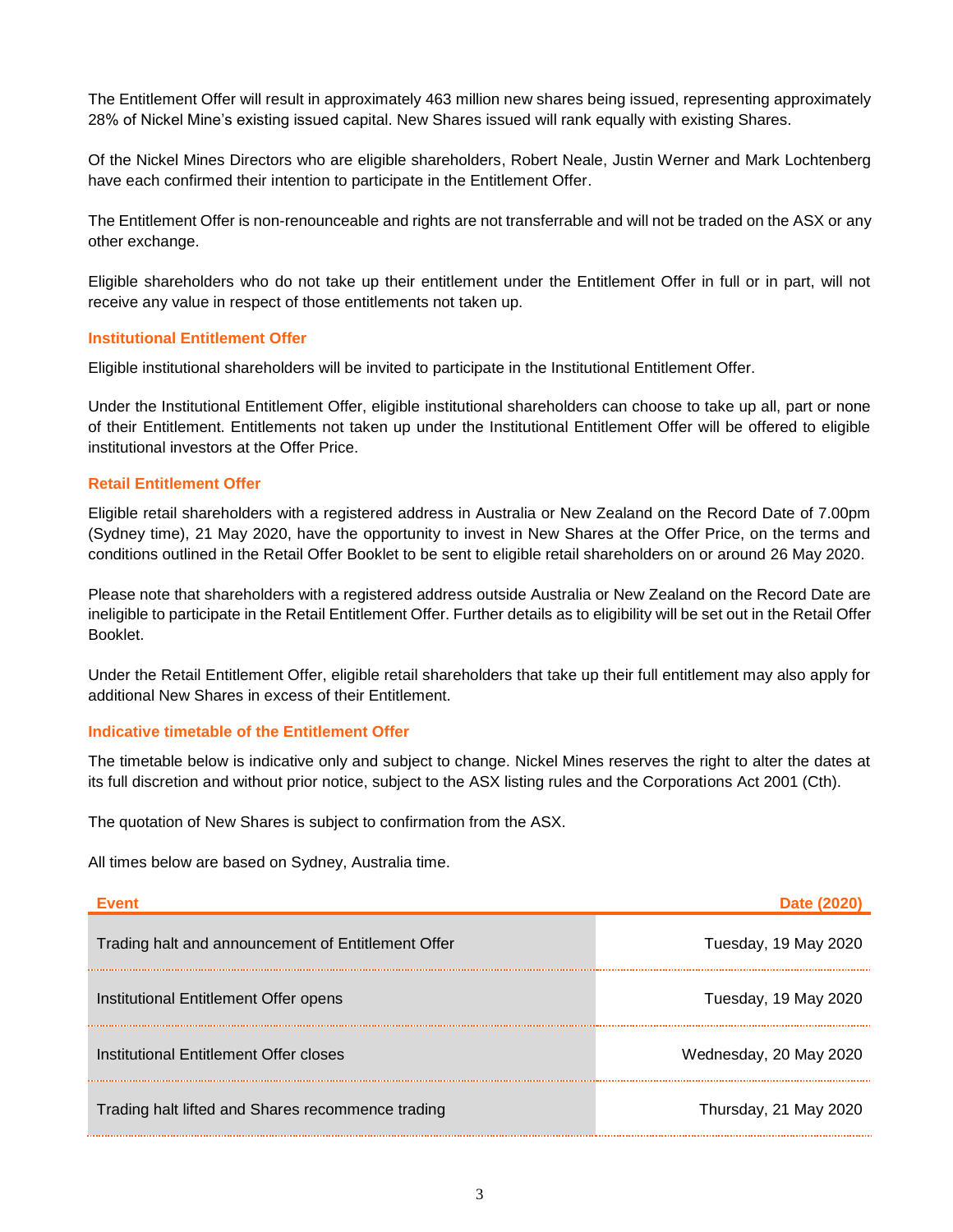| Record Date under Entitlement Offer                                                                                                         | 7pm, Thursday, 21 May 2020 |
|---------------------------------------------------------------------------------------------------------------------------------------------|----------------------------|
| Retail Entitlement Offer opens and Retail Offer Booklet and Application<br>and Entitlement Forms dispatched to eligible retail shareholders | Tuesday, 26 May 2020       |
| Settlement of New Shares issued under Institutional Entitlement Offer                                                                       | Thursday, 28 May 2020      |
| Issue and commencement of trading of New Shares under Institutional<br><b>Entitlement Offer</b>                                             | Friday, 29 May 2020        |
| <b>Retail Entitlement Offer closes</b>                                                                                                      | 5pm, Tuesday, 9 June 2020  |
| Settlement of New Shares issued under Retail Entitlement Offer                                                                              | Monday, 15 June 2020       |
| Issue of New Shares under Retail Entitlement Offer                                                                                          | Tuesday, 16 June 2020      |
| Commencement of trading of New Shares issued under Retail<br><b>Entitlement Offer</b>                                                       | Wednesday, 17 June 2020    |
| Holding statements sent to retail shareholders                                                                                              | Thursday, 18 June 2020     |

**For further information please contact** Justin Werner Managing Director [jwerner@nickelmines.com.au](mailto:jwerner@nickelmines.com.au) Phone: +62 813 8191 2391

Cameron Peacock Investor Relations and Business Development [cpeacock@nickelmines.com.au](mailto:cpeacock@nickelmines.com.au) Phone: +61 439 908 732